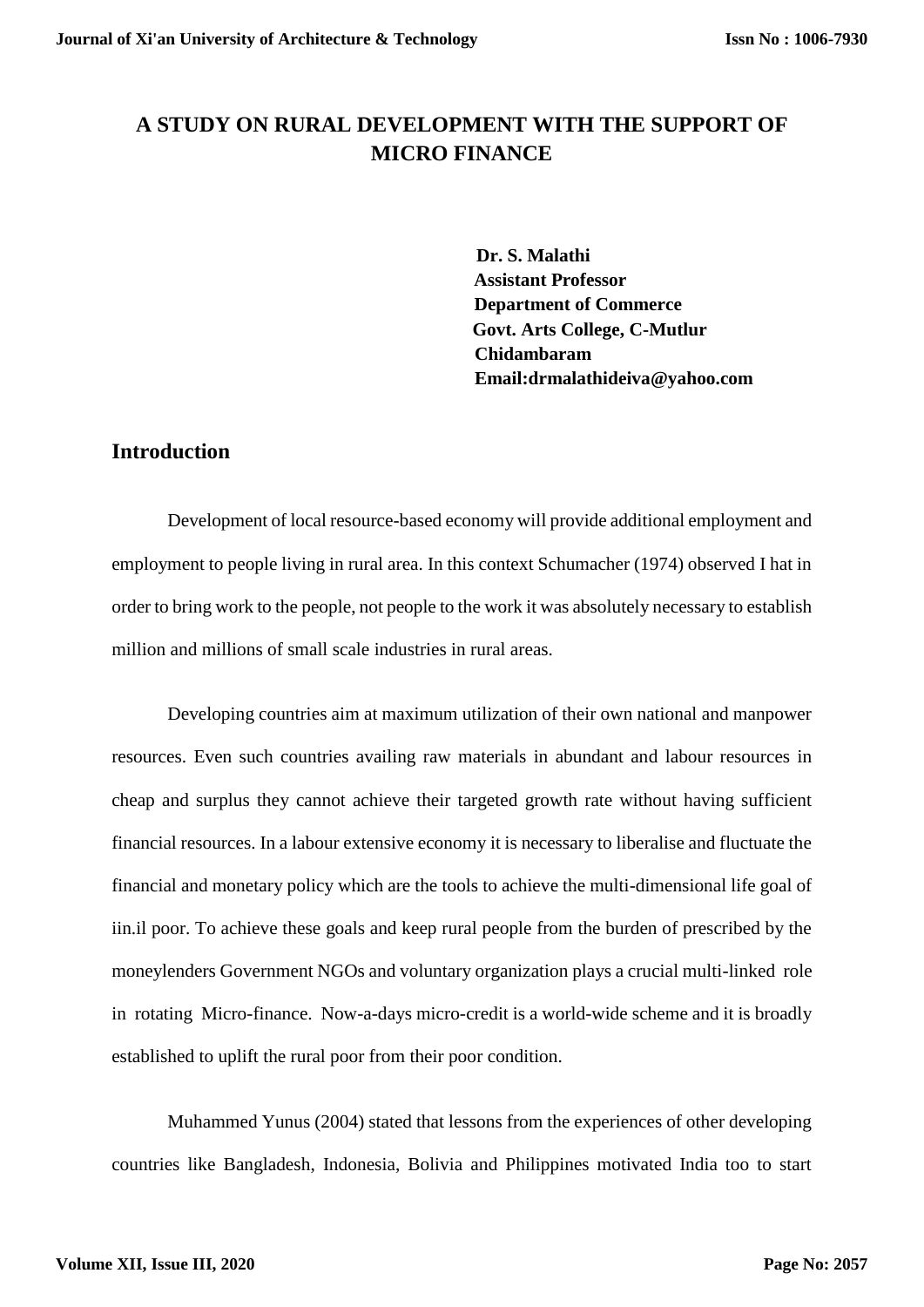experiencing innovative scheme of SHGs which are also called as 'thrift and credit groups'. The SHGs is a brainchild of Grameen Bank of Bangladesh which was founded by Prof. Muhammed Yunes of Chittagong University in the year 1975. In India NABARD initiated it in 1986-87, but the real effort was made after 1991-92 from the linkage of SHGs with the banks.

## **ROLE OF MICRO FINANCE IN RURAL DEVELOPMENT**

Ratna Ravikumar stated that SHG is a small economically homogeneous and affinity group to rural/urban poor voluntarily formed to save and contribute a common fund to be lent to its members as per group decisions and for working together for the socio-economic upliftment of their families and community. SHGs is a medium group for the development of saving habit among women. These SHGs come to the rescue of women and they enhance the quality of status of women as participants, decision-makers and beneficiaries in the democratic economic, social and cultural spheres of life.

#### **(i) Employment Potential**

Nagayya reported that the Associated for Advancements (ASA) in Bangladesh Society for Helping and Awakening Rural Poor through Education (SHARE) in India, Centre for Youth and Social Development (SYSD) in South Asia and Bangladesh, Rural Advancement Committee, consultative group to assist the poorest, Professional Assistance Development Action, Self-Employed Women Association and Credit Development forum and focusing their financial attention to the income and employment generation of the rural poor with livelihood support.

Under the scheme of SHARE 11% of Andhra Pradesh and 44% of Bihar respondent raised their employment generation in the year 2004. 97% of the PRADAN and 83% of the SHARE scheme belonged to Adivasi, Dalits and other backward castes in rural areas.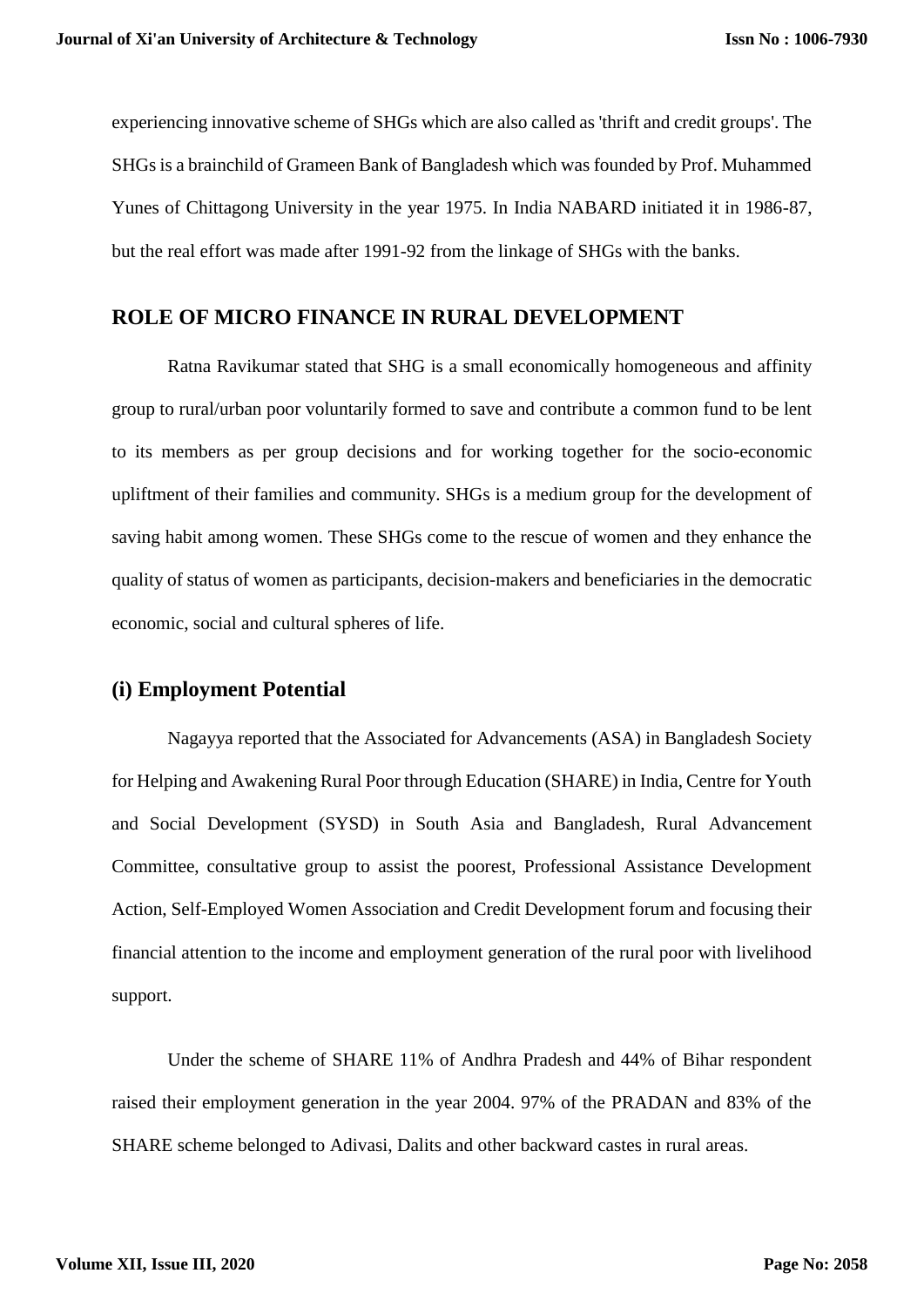#### **(ii) Co-operation and SHGs**

Kanagaraj explained that a federation of SHG members can function as co-ordinating and monitoring agency for a particular coverage area the federation is a democratically elected and evaluate all the activities carried out by the groups of SHGs under one panchayat. The federation gives support, motivate and train members apart hum networking with other agencies for village development. The ultimate goal of this federation is to evaluate all the activities carried out by SHGs for the betterment of the group as well as society.

#### **(iii) Micro-Finance and Poverty Alleviation**

John E. Akolen indicated that micro-credit and small enterprises play and important role in improving livelihood of rural and urban populate in developing t countries. There is a significant difference in their mean value of loan both for men and women. Women getting higher proportion (90%) rather than men (10%) because poverty can easily eradicated-active participation of women in income generating and saving motivating activities. The most important goal of micro credit is having world poverty by 2015.

## **(iv) Women Entrepreneurship**

Narayanasamy defined that out of 100 SHGs 98 groups are only women engaged with micro-enterprises because they are the main key to close the poverty. The basic principles of SHGs are group approach, mutual bust organization of small and manageable group, group cohesiveness, sprit of thrift demand-based lending, collectral free, women friendly loan, peer group pressure in repayment, skill training capacity building and empowerment. Sudhakar Reddy (2000) extricate that Non-farm activities undertaken by I be women in rural area preciously the industrial sector, construction service sector, home-based production activities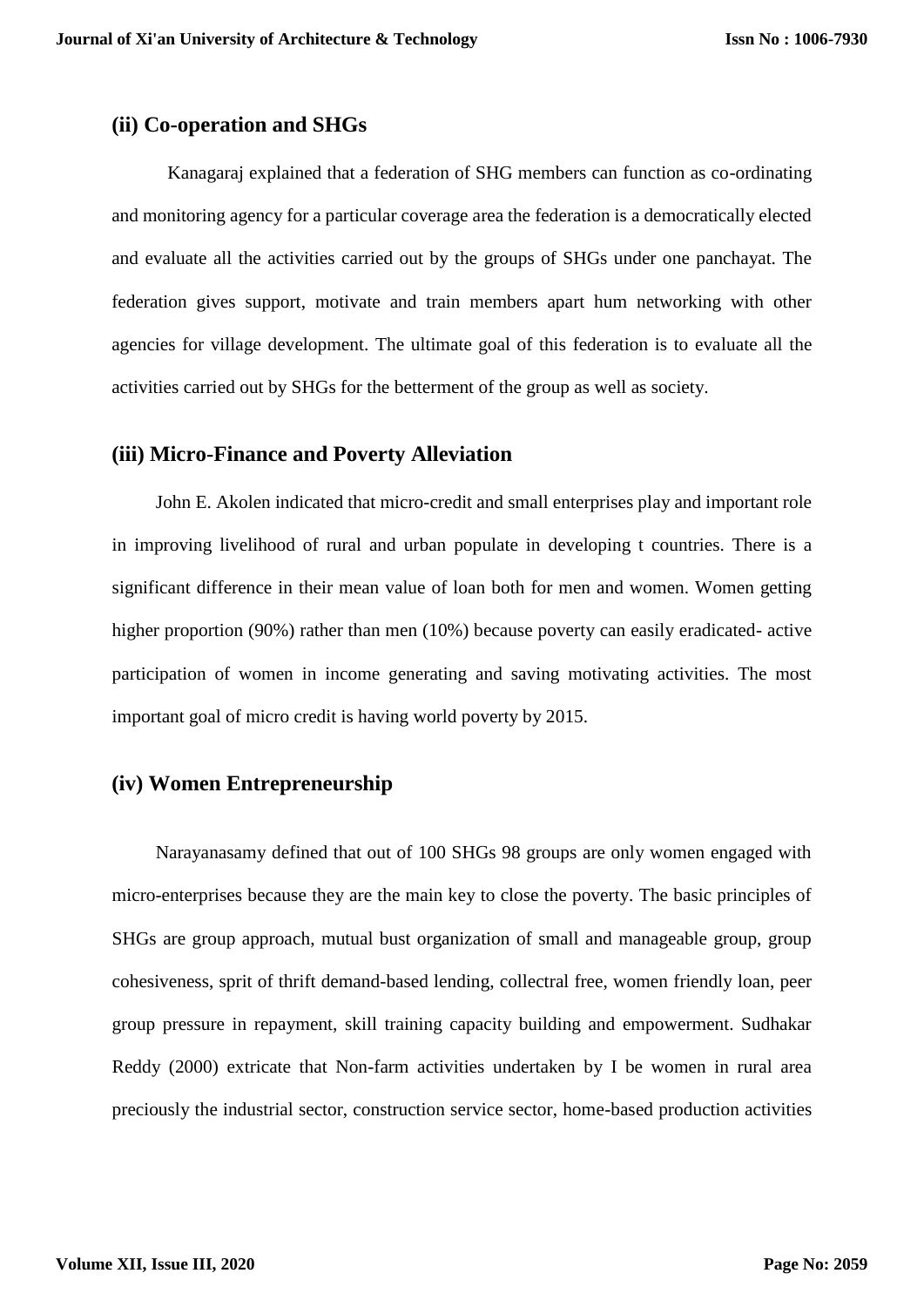trading, etc. providing employment opportunity and entrepreneurial skill at the maximum level.

## **(v) Saving Promotion**

Hillary noted that financial services generally improve the economic position of 61% of the respondent improving their assets and diversification of higher return in occupational promoting adoption at new Non-farm practices and significant increase in income and saving.

### **(vi) Self-Sufficiency**

Pitt mentioned 90% SHG clients are women in the Grammer Bank of Bangladesh and their consumption expenditure increases 18 taka for every 100 taka borrowed by women. Credit provided to women importantly improve measurement of health and nutrition and educational status of their children. The Grameen Bank of Bangladesh has earned name and fame as the pioneer of credit services for poor rural people throughout the country 'slowly but survey' more and more people can work themselves out of poverty. The Grameen Bank achieved repayment rate of 98% from its borrowers, 94% of whom and women so successful.

#### **(vii) Micro-Finance and Linkage Programme**

Shylendra stated that through linkage programme NABARD would like to realize the vision of empowering rural poor by improving their access to the formal credit system in an effective and sustainable manner to reach the goal of 100 million poor through one million SHGs by 2008.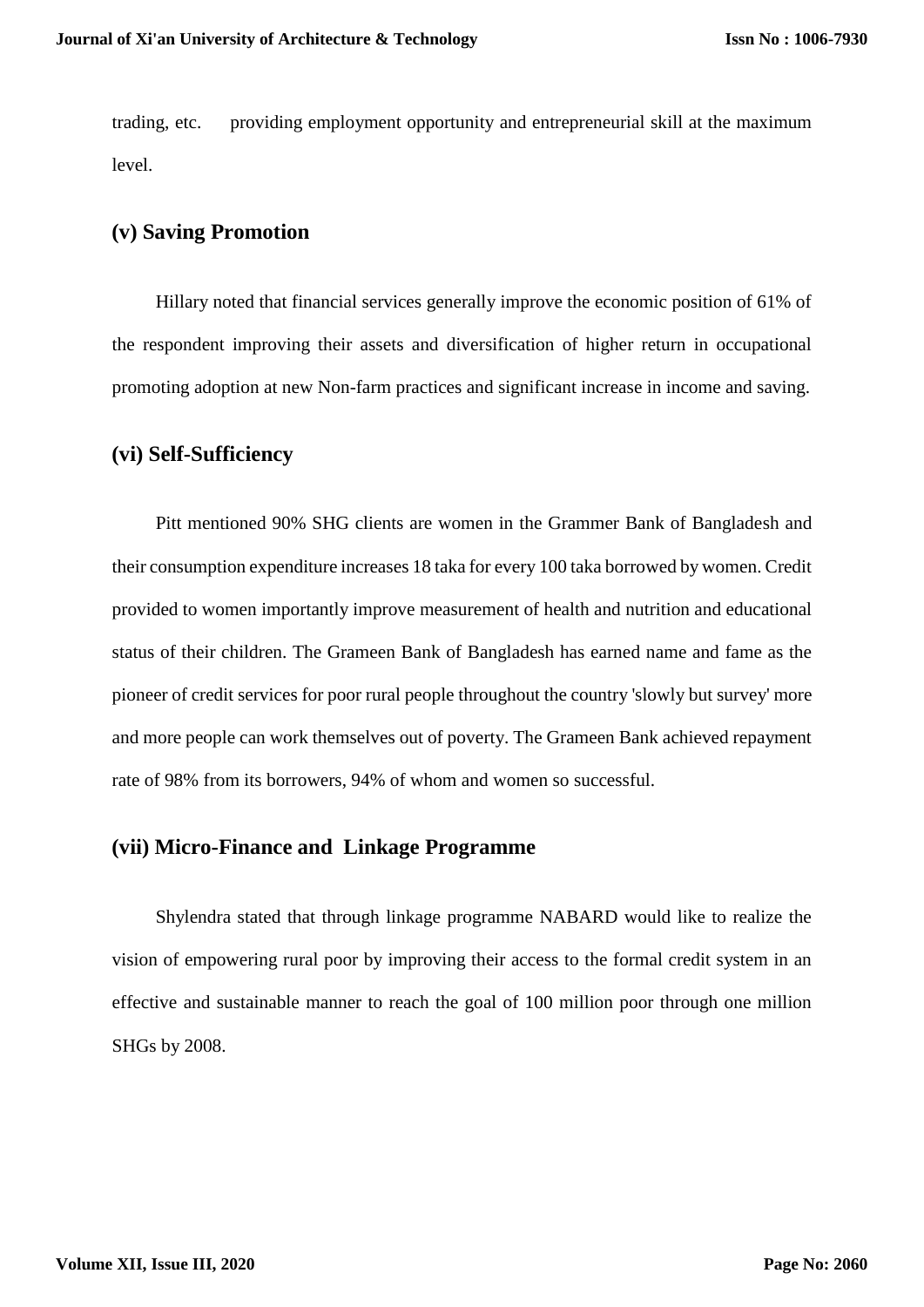#### **(viii) Micro-Finance and Decision-making Power**

Rosalinda evaluated that micro- Finance integrated scope for personal, social and political empowerment. The experience of micro-credit began in the early 1950s as a social development initiative to alleviate rural poverty created position impact on cash storyed poor and women in rural areas increase confidence, sense of self-worth, higher conscious of their rights, greater awareness and exposure to the outside world, greater decision-making with the household and outside activities and improved health and nutrition of family members

#### **III. METHODOLOGY**

This study is an evaluation study to asses the effect of (SGSY) Swarnajayanthi Gram Swarozgar Yojana implemented by the District Rural Development Agency. The study employed both quantitative methods of evaluation survey and qualitative methods of participatory evaluation, repaying capacity and saving habits data have directly gathered from the field using interview schedule.

#### **Objectives**

- a) To evaluate the investment structure, in terms of loan/ and subsidy and personal savings of the Micro finance.
- b) To recognize the group activities of Micro finance women in the household economy.
- c) To estimate activity-wise return on investment.

## **Hypotheses**

1. There is a significant relation between maximum employment potential and return on investment.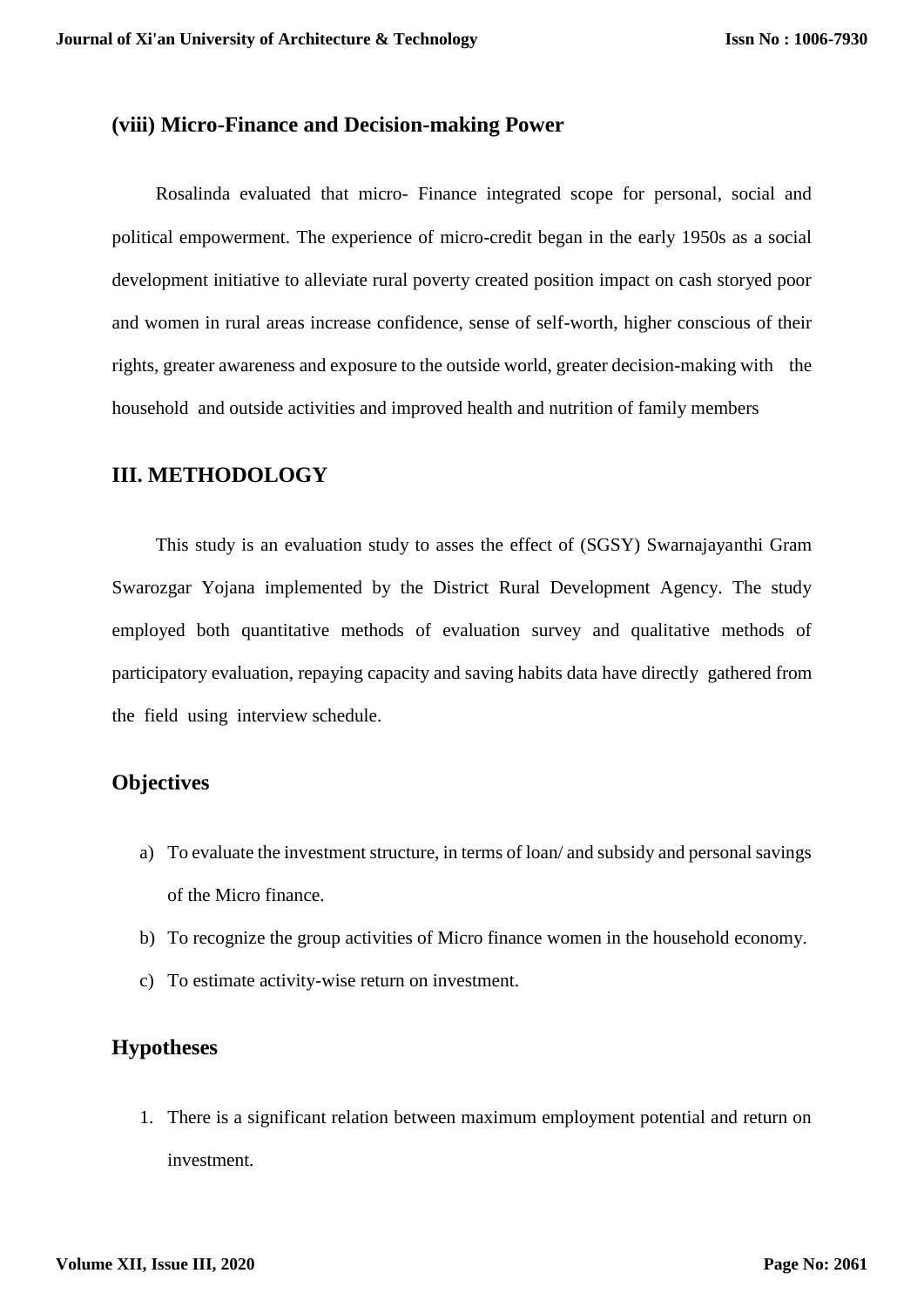2. The impact of Micro finance create positive effect on literacy and decisionmaking power of women in rural areas.

# **Sampling Design**

The poor in the union territory have been formed into M.F. Group under SGSY numbering about 462 M.F. Group in 2001 but how it has changed into 952. This study covered 100 M.F with 156 members selected randomly in 10 villages of Pichavaram at Chidambaram block. Adequate care has been taken to ensure universal fair results interms age, extent of assistance, return on investment and employment potential.

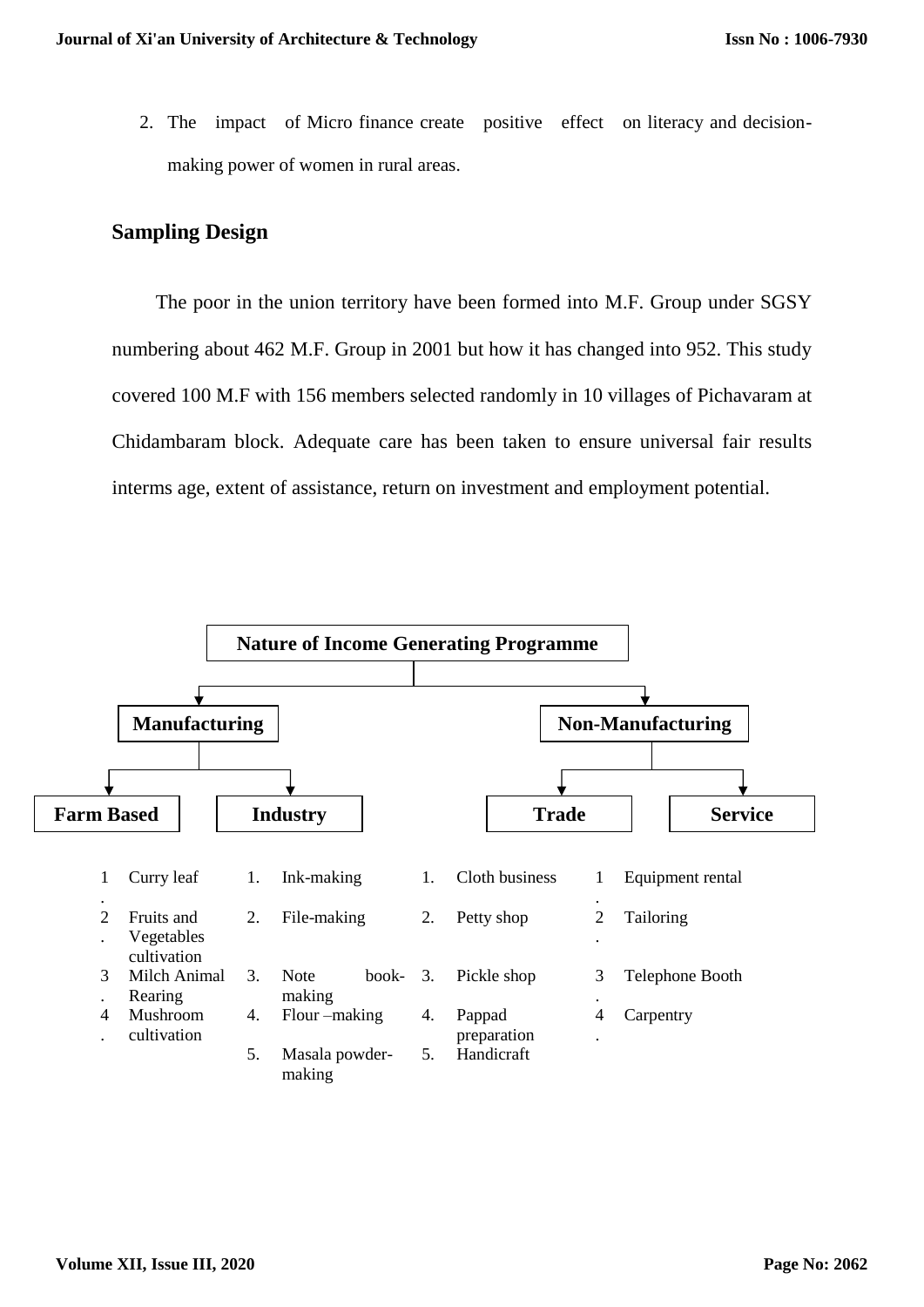| S.No. | <b>Name of Activity</b> | <b>No. of Members</b> | Percentage |
|-------|-------------------------|-----------------------|------------|
| 1.    | Farm-based activity     | 31                    | 15.5       |
| 2.    | Industry                | 67                    | 33.5       |
| 3.    | Trade                   | 79                    | 39.5       |
| 4.    | Service                 | 23                    | 11.5       |
|       | Total                   | 200                   | 100        |

# **IV.EVALUATION OF MICRO-FINANCE FOR RURAL DEVELOPMENT**

Source: Computed

Table 1 explains that Micro Finance availed loan for different purposes under SGSY scheme indicating that majority of the members of the groups have got loans for trade followed by small scale industry. This can be mainly attributed to predominance of industry and trade because their return on investment is usually higher than the other two categories.

The support and facilities of the micro-Finance scheme

- 1. Organising exhibitions exclusively for product manufactured by MF Scheme at bimonth intervals.
- 2. Helping the MF Scheme to participate in the training programme organized by various Government departments.
- 3. Special attention given to MF Scheme on Government offices.
- 4. Extension of market scope for the product of the MF Scheme
- 5. Tie-up arrangement with Co-operative Institutions and training centres.
- 6. Special effort taken by the Government officials, financial agencies and NGOs to develop the personal skill of MF Scheme members.
- 7. Recommended to purchase the materials produced by the MF Scheme through the Government departments and academic institutions.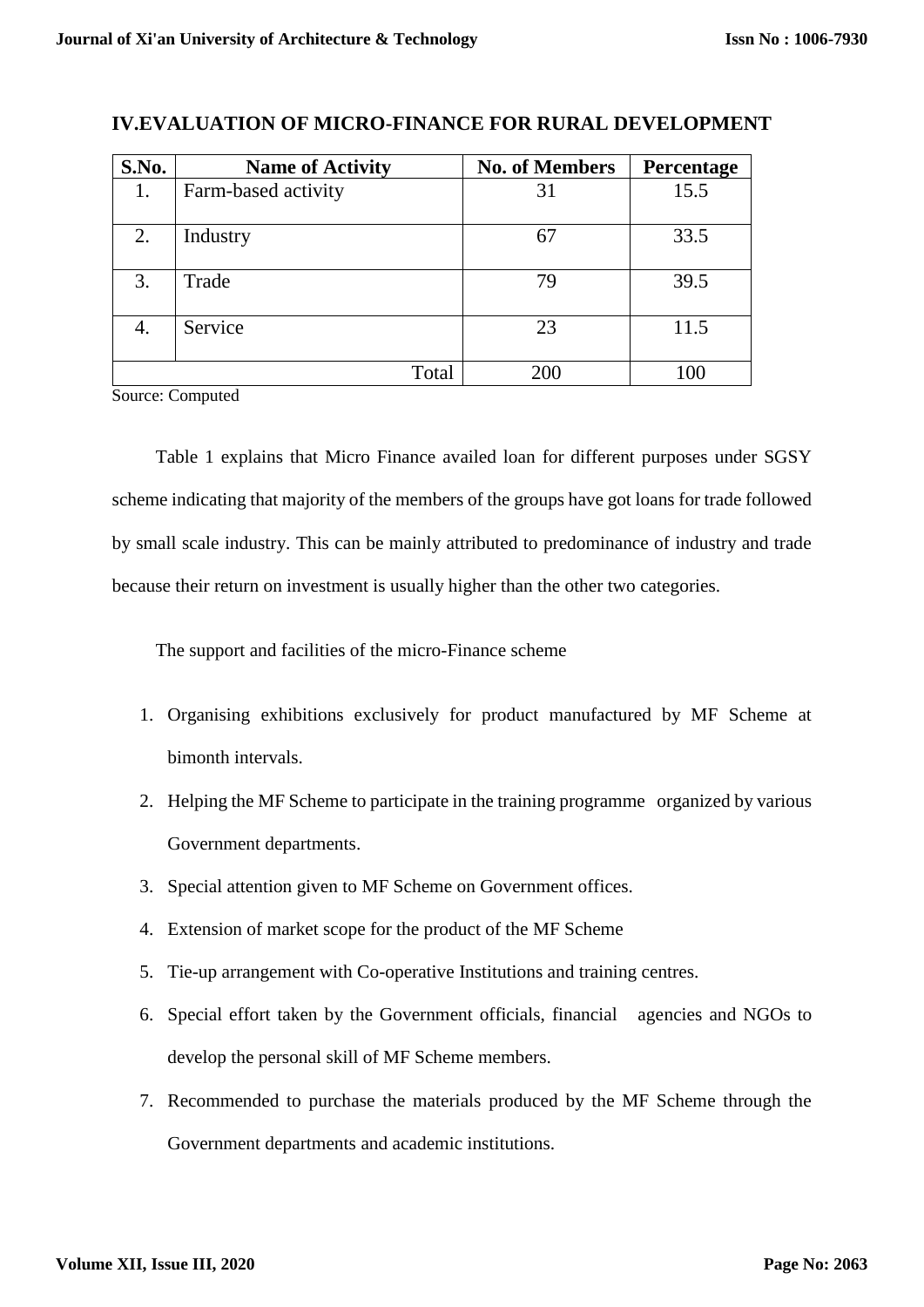#### **Skill Development**

Effective utilization of investment mostly depends on the familiarity of small scale industry of the borrowers and the skill they possess in particular trade activities. The effort taken by the Tamil Nadu corporation for women development and NGOs plays an active role in providing and upgrading the skill of the members of MF Scheme. Out of 200 members 40% of the beneficiaries have undergone training in the trade and 33.5% in small scale industry.

#### **Economics of Micro-Enterprises**

To ascertain the earnings from each of the activities undertaken by the members calculations are made out on revenue generation and expenditure incurred under each activity. This has helped to derive net income per annum from each activity as percent of total investment to provide return on investment. Employment potential denotes persons employed per Rs.one lakh investment.

#### **Table 2**

| Sl. | Details of Investment | Amount(Rs.) | $\%$ | Low per      |
|-----|-----------------------|-------------|------|--------------|
| No. |                       |             |      | head(in Rs.) |
|     | Total investment      | 3298543     | 100  | 21144        |
|     | Loan and subsidy      | 2343907     | 71   | 15025        |
|     | Own fund              | 824635      | 25   | 5286         |
|     | Other resources       | 130001      |      | 833          |

# **Details of Loan and Investment Per Activity**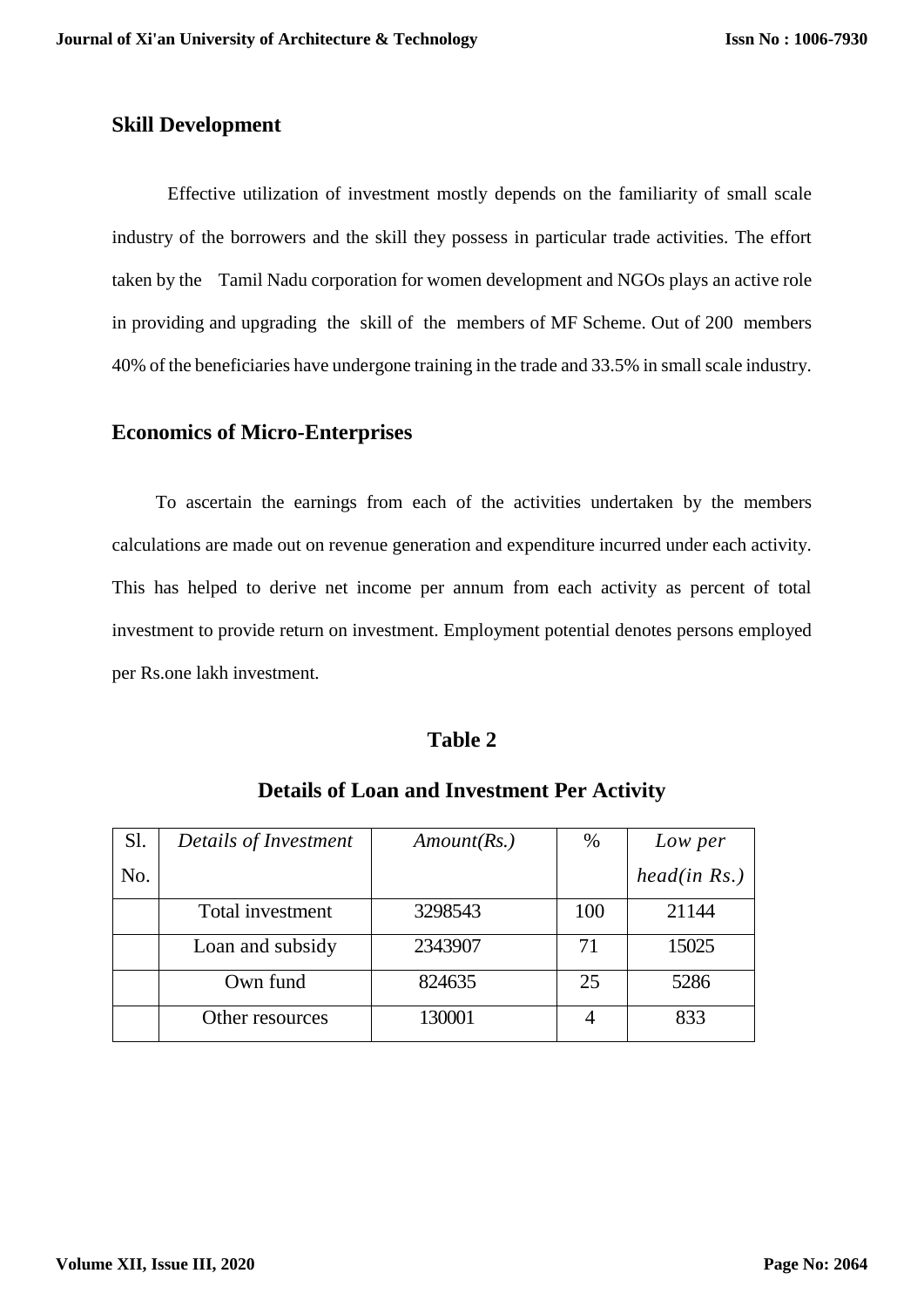## **Table 3**

| S1.N0.       | <b>Name of Activity</b>           | Return on<br><i>Investment</i> $(Y)$ | <b>Employment</b><br>Potential (No.) |
|--------------|-----------------------------------|--------------------------------------|--------------------------------------|
| $\mathbf I$  | <b>FARM-BASED ACTIVITY</b>        |                                      |                                      |
|              | 1. Curry leaf                     | 21                                   | 12                                   |
|              | 2. Fruits and vegetables          | 23                                   | 11                                   |
|              | cultivation                       |                                      |                                      |
|              | 3.<br><b>Milch Animal Rearing</b> | 23                                   | 12                                   |
|              | <b>Mushroom Cultivation</b><br>4. | 20                                   | 12                                   |
| $\mathbf{I}$ | <b>INDUSTRY</b>                   |                                      |                                      |
|              | Ink-making<br>1.                  | 27                                   | 15                                   |
|              | 2.<br>File-making                 | 19                                   | 13                                   |
|              | 3.<br>Note book-making            | 17                                   | 12                                   |
|              | Flour-making<br>4.                | 40                                   | 10                                   |
|              | 5.<br>Masala powder-making        | 25                                   | 11                                   |
| III          | <b>TRADE</b>                      |                                      |                                      |
|              | Cloth business<br>1.              | 56                                   | 17                                   |
|              | 2.<br>Petty shop                  | 68                                   | 19                                   |
|              | 3.<br>Pickle shop                 | 53                                   | 14                                   |
|              | Papped shop<br>4.                 | 57                                   | 16                                   |
|              | Handicraft<br>5.                  | 28                                   | 10                                   |
| IV           | <b>SERVICE</b>                    |                                      |                                      |
|              | Equipment rental<br>1.            | 23                                   | 11                                   |
|              | Tailoring<br>2.                   | 40                                   | 12                                   |
|              | Telephone Booth<br>3.             | 78                                   | 19                                   |
|              | 4. Carpentry                      | 50                                   | 13                                   |

# **Return on Investment and Employment Potential**

Source: Computed

The return on investment is relatively higher in small scale industry and service-based activities. In rural areas generally people used PCO system for their easiest communication and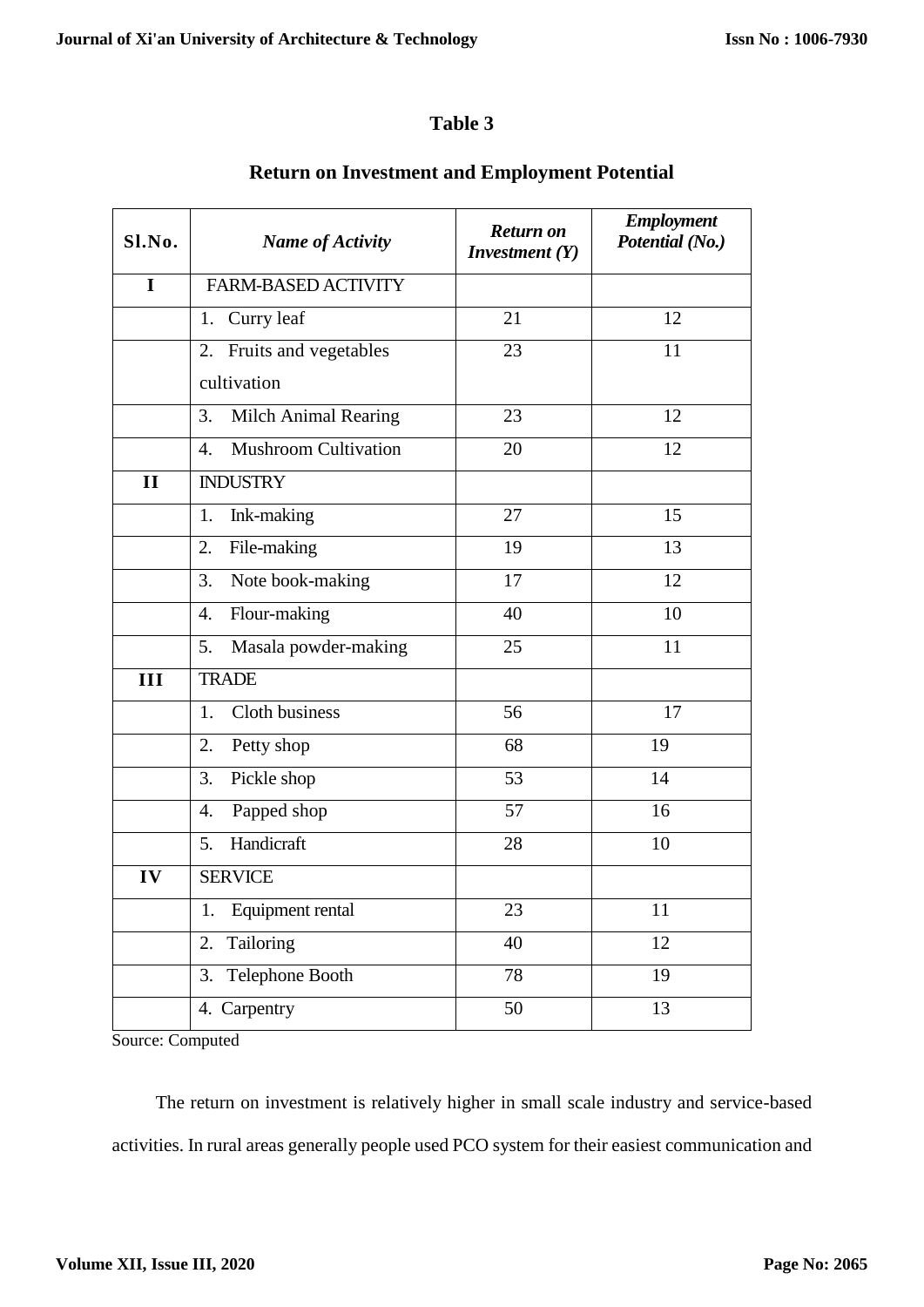that habitual system provide more income and employment generation for the local beneficiaries

The activities which fetch the lowest return on investment is mushroom Cultivation, notebook-making, Equipment rental and file-making due to lack of skill and less demand depending on their seasonal demand.

The activities which fetch a moderate return on investment are cloth business, petty shop, pickle shop, pappad shop due to the efficient skill and scope for market. The extent of investment made and the return from investment could be inferred that around 75% of the respondent have an average income of Rs. 200 per month and the remaining 25% of the respondent reported that the average monthly income ranging from Rs. 1000 to Rs. 1700. Thus vast majority of the members with financial assistance under SGSY and NGOs have improved their economic condition and decision-making power in development of their family members.

### **Problems of MF Scheme are:**

- 1. Lack of understanding and co-operation among MF Scheme.
- 2. Conflicts between Micro Finance Scheme leadership and membership based on caste and location of resident.
- 3. Monopolistic power in the hand to NGOs and banking agency.
- 4. Federation play a key role in production and marketing area.
- 5. Inability to catch the market for farm-based product rather than industrial product.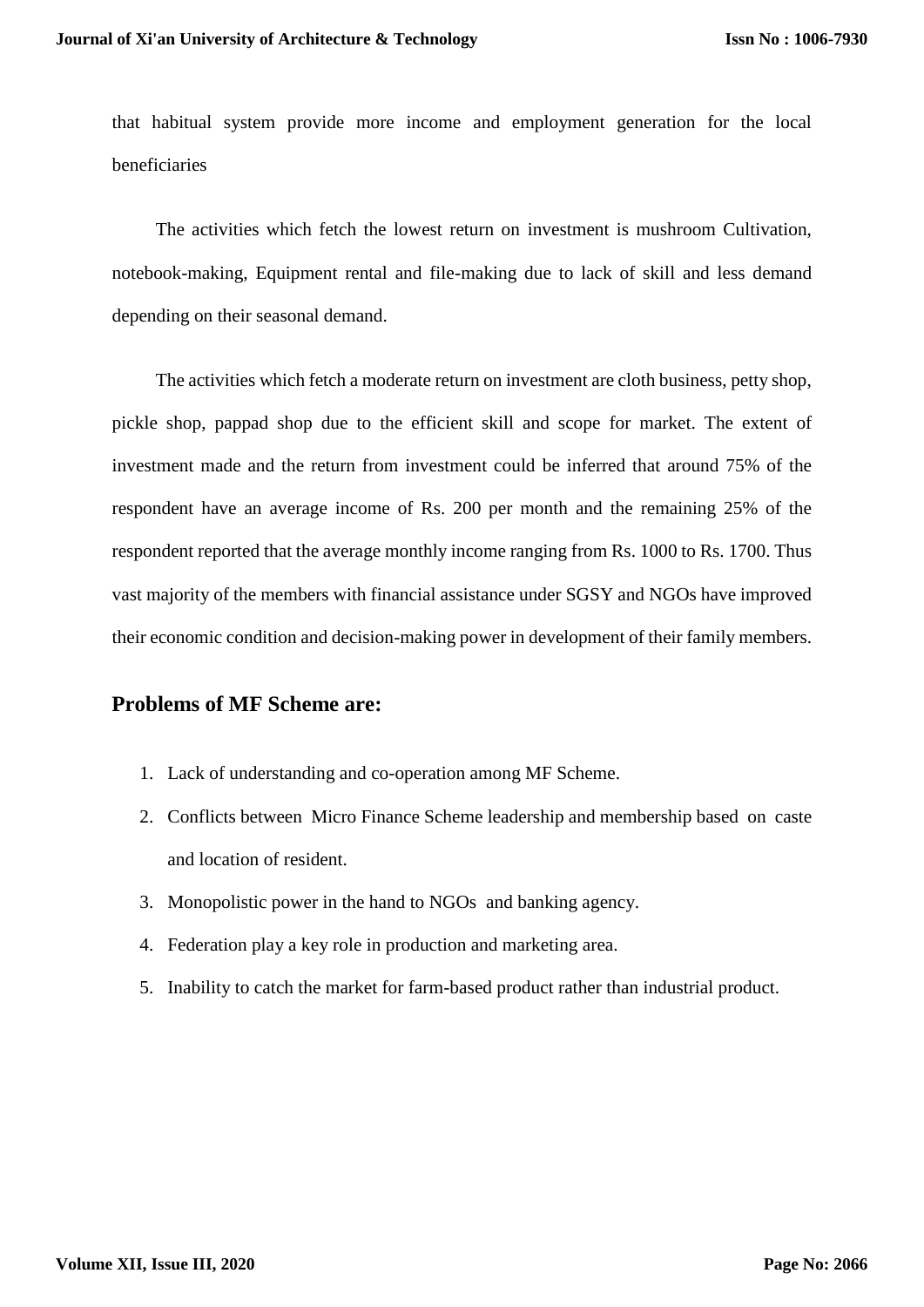#### **V. CONCLUSION**

The financial assistance provided to MF for the development of socio-economic status reached preferably having member from socially and economically week and downtrodden. The Government officials, Banking agencies and NGOs played very good role in bringing up the groups at the maximum betterment. Micro-finance is a multi-disciplinary concept to support the rural poor and women for their better standard of living preferably with the satisfaction of minimum needs. It is advisable for the selected /graded MF whereas members have demonstrated leadership initiative, a stand-up mind set to challenge at any cost plus hard work against odds and the necessary skills to get them connected by means of franchise holding to medium or small industries in small towns or the rural fringe of urban centres.

## **References**

- 1. Akoten John E. (2006) "The determinants of credit access and impacts of micro and small enterprises", Economic and Cultural Change, 54(4): 927-944.
- 2. Muhammed Yunus (2004) "Grameen Bank, Micro-credit and Millennium Development Goals", Economic and Political Weekly, 41(36): 4077-80.
- 3. Nagayya (2000) "Micro-finance for SHGs", Kurukshetra, 48(11): 10-15.
- 4. Narayanasamy (2005) "Micro-credit and Rural Enterprises", Journal of RuralDevelopment, 24(3): 353-76.
- 5. Pitt Mark, M. (2003) "Empowering Women with Micro-finance", Journal of Economic Development and Cultural Change, 54(4): 759-831.
- 6. Ratna Ravikumar (2006) "A premier on Micro-finance: The paradox of plenty in poverty", journal of Chartered Accountant, 54(11): 1631-1633. /
- 7. 'Rosalinda (2005) "Problemati/.ing Micro-finance as an Empowerment Strategy for Women living in Poverty", journal of Gender Technology and